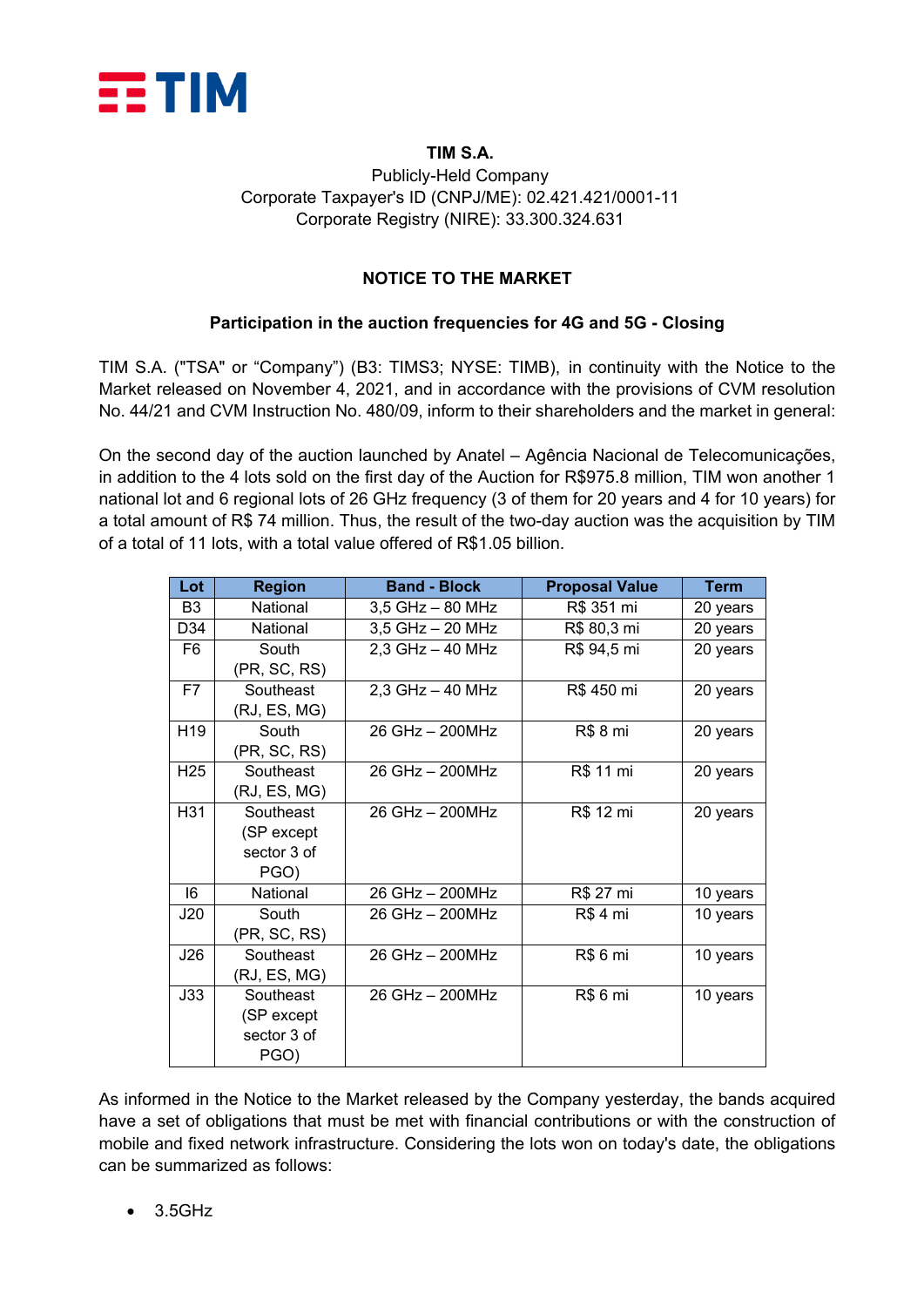

- o Financial obligations: Approximately R\$2.1 billion to be contributed to EAF (Band Administrating Company) in two equal installments, the first in April and the second in August 2022. EAF will be responsible for implementing project PAIS (Interconnected and Sustainable Amazon Program) and the Privative Federal Network, as well as the cleaning and relocating the bands of that spectrum;
- o Infrastructure obligations: See attached table.
- 2.3GHz
	- o Infrastructure obligations: Coverage of municipalities and locations without 4G in the states of Paraná, Santa Catarina, Rio Grande do Sul, Rio de Janeiro, Espírito Santo and Minas Gerais (except sector 3 of the Plano Geral de Outorgas);
- 26GHz
	- $\circ$  Financial obligations: Approximately R\$ 630 million to be contributed to EACE (Schools Connectivity Administration Entity) in 5 equal installments every six months, starting in April 2022<sup>[1](#page-1-0)</sup>.

The selection of municipalities and locations subjected to the obligations associated with the lots won by the winning bidders will take place from November 9<sup>th</sup>, 2021, in a session presided by Anatel.

As a result, TIM guarantees the necessary spectrum capacity to follow its growth trajectory in the national mobile telephony market, being prepared for the demands of its customers in the most diverse segments of the economy. The lots acquired today will enable the Company to explore new applications and develop innovative solutions that demand high-speed connectivity and capacity.

TIM ends its participation in the auction as one of the main winners, having managed to acquire frequencies in all the bands it planned and reinforcing its disciplined approach in the allocation of resources.

TIM reiterates its commitment to Brazil and will be ready with the new spectrum to support the 5G revolution that will bring great benefits to society.

Rio de Janeiro, November 5, 2021.

#### **TIM S.A.**

Camille Loyo Faria Chief Financial Officer and Investor Relations Officer

<span id="page-1-0"></span>*<sup>1</sup>* Date to be confirmed by ANATEL